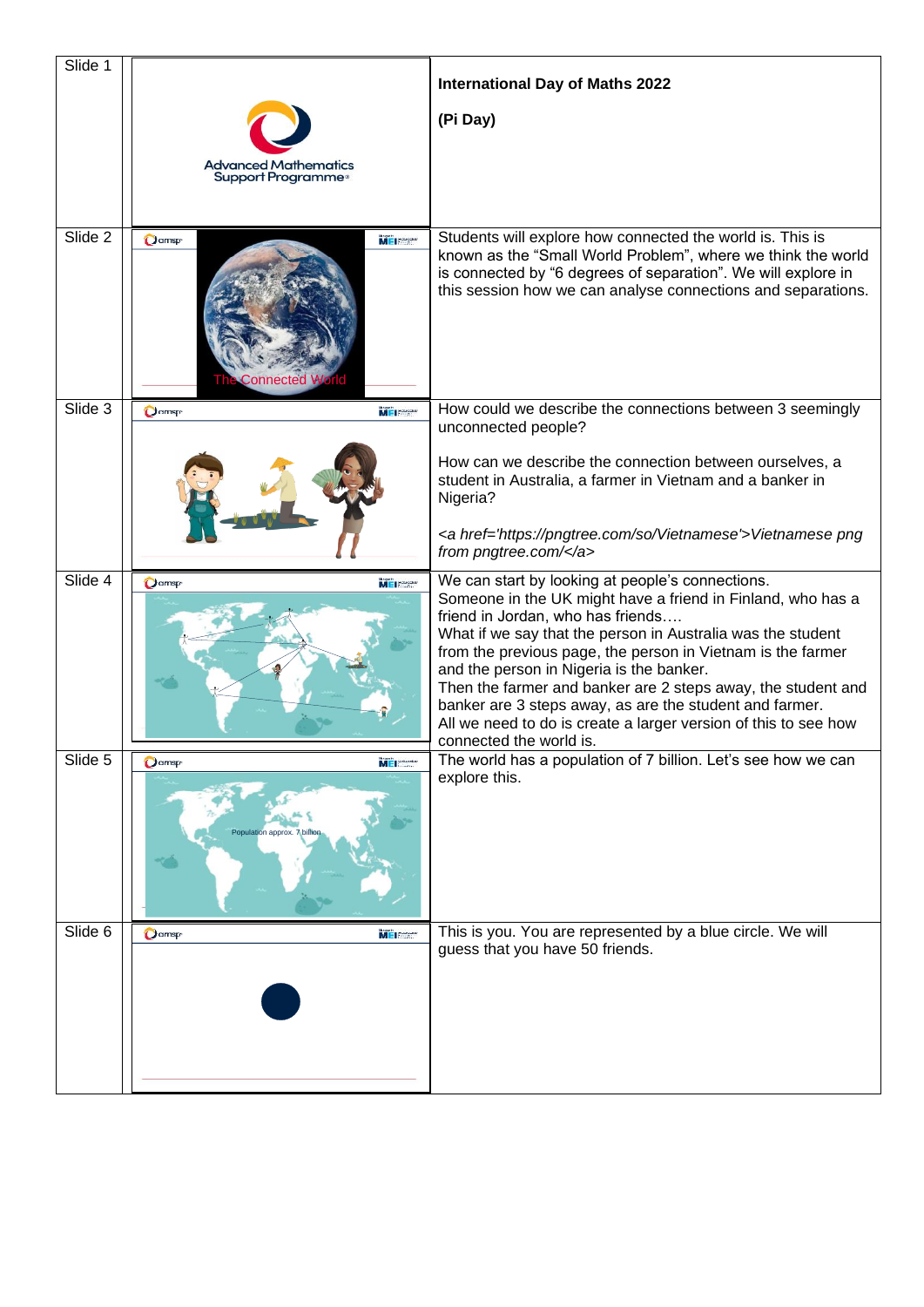| Slide 7                   | $Q$ amsp<br>ME Passage                                                                                                                                                                 | Now your friends also have 50 friends.                                                                                                                                                                                                                                                                                       |
|---------------------------|----------------------------------------------------------------------------------------------------------------------------------------------------------------------------------------|------------------------------------------------------------------------------------------------------------------------------------------------------------------------------------------------------------------------------------------------------------------------------------------------------------------------------|
|                           | You & your 50 friends                                                                                                                                                                  |                                                                                                                                                                                                                                                                                                                              |
| Slide 8                   | Damsp<br>MEI Hatagatik<br>50 50 50 50 50 50 50 50<br>$\boxed{50}$<br>50 50 50 50 50 50 50 50 50<br>50<br>50<br>$50 \big) 50 \big) 50 \big/ 50$<br>50<br>$\boxed{50}$<br>50<br>50 50 50 | So in 2 steps of separation, we now have 50 times $50 = 2500$<br>people.<br>You may wish to pause the recording and discuss what will<br>happen. Some students may also identify some limitations of<br>this model, but it will be discussed later in the video.<br>Let's see what happens as we go through the separations. |
| <b>Slides</b><br>$9 - 14$ | <b>Damsp</b><br>MEI Besedikt<br>6 250 000<br>12 500 000                                                                                                                                | So in 6 steps of separation we now have more than twice the<br>world's population. So, everyone must be connected in 6 steps<br>if we assume the average number of friends is 50.<br>Wait a minute                                                                                                                           |
| Slide<br>15               | <b>O</b> amsp<br>MEI HOOGLE                                                                                                                                                            | This is Cath. Cath has 50 friends.<br><a href="https://www.flaticon.com/free-icons/skirt" title="skirt&lt;br&gt;icons">Skirt icons created by Freepik - Flaticon</a>                                                                                                                                                         |
| Slide<br>16               | $Q$ amsp<br>$M \equiv$ $\frac{1}{2}$                                                                                                                                                   | Nicole also has 50 friends. However, as Cath and Nicole are<br>friends, many of those friends are the same.<br><a href="https://www.flaticon.com/free-icons/skirt" title="skirt&lt;br&gt;icons">Skirt icons created by Freepik - Flaticon</a>                                                                                |
| Slide<br>17               | $O$ amsp<br>MEI Patrosier                                                                                                                                                              | The friends that are the same are shown in purple.<br><a href="https://www.flaticon.com/free-icons/skirt" title="skirt&lt;br&gt;icons">Skirt icons created by Freepik - Flaticon</a>                                                                                                                                         |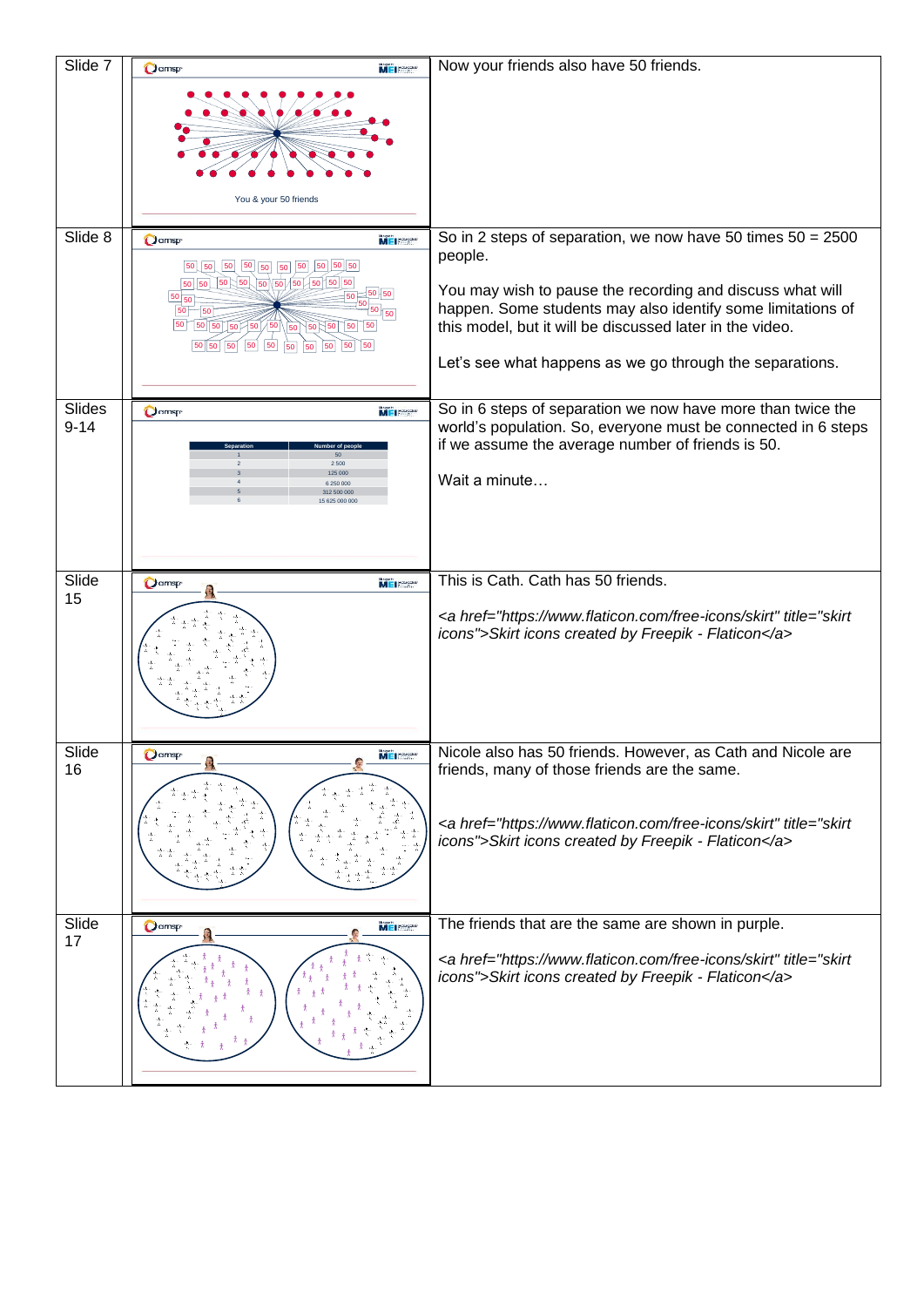| Slide<br>18 | $Q$ amsp<br>MEI Bassar                                                                                                     | Due to the shared friends, there are fewer people now in the<br>diagram. This problem would be continued in other steps.                                                                                                                                                                                                                                                                      |
|-------------|----------------------------------------------------------------------------------------------------------------------------|-----------------------------------------------------------------------------------------------------------------------------------------------------------------------------------------------------------------------------------------------------------------------------------------------------------------------------------------------------------------------------------------------|
| Slide       | <b>Damsp</b><br>MEI Patrostic                                                                                              | To simplify the problem, we will think of 10 people.                                                                                                                                                                                                                                                                                                                                          |
| 19          | ☆<br>$\lambda$<br>$\chi$<br>$\div$                                                                                         |                                                                                                                                                                                                                                                                                                                                                                                               |
|             |                                                                                                                            |                                                                                                                                                                                                                                                                                                                                                                                               |
| Slide       | MEI HANGARY<br>$O$ amsp                                                                                                    | 10 people will be represented by 10 dots.                                                                                                                                                                                                                                                                                                                                                     |
| 20          |                                                                                                                            | We don't use graph terminology, however if you are happy with<br>the terminology and your students would be interested, you<br>may wish to start to talk about graphs, vertices, edges.                                                                                                                                                                                                       |
|             |                                                                                                                            |                                                                                                                                                                                                                                                                                                                                                                                               |
| Slide<br>21 | <b>MEI</b><br><b>O</b> amsp                                                                                                | Each friend is friends with their neighbour. The friendship is<br>represented by an edge.                                                                                                                                                                                                                                                                                                     |
| Slide<br>22 | <b>Q</b> amsp<br>MEI Banker                                                                                                | We extend the diagram so that each person is now friends with<br>the person next but one as well. Each person now has 4<br>friends.                                                                                                                                                                                                                                                           |
| Slide<br>23 | <b>O</b> amsp<br>MEI Hannadia<br>Separation from A to D =<br>Separation from A to $F =$<br>Maximum separation of network = | We now talk about the minimum separation (or steps) between<br>each person.<br>Separation from A to $D = 2$<br>It is possible to get from A to D in two steps in two different<br>ways, but you cannot get from A to D in less than two steps.<br>You could get from A to D in four steps, but we are looking for<br>the smallest way of getting from A to D.<br>Separation from A to $F = 3$ |
|             |                                                                                                                            | Maximum separation of network = $3$                                                                                                                                                                                                                                                                                                                                                           |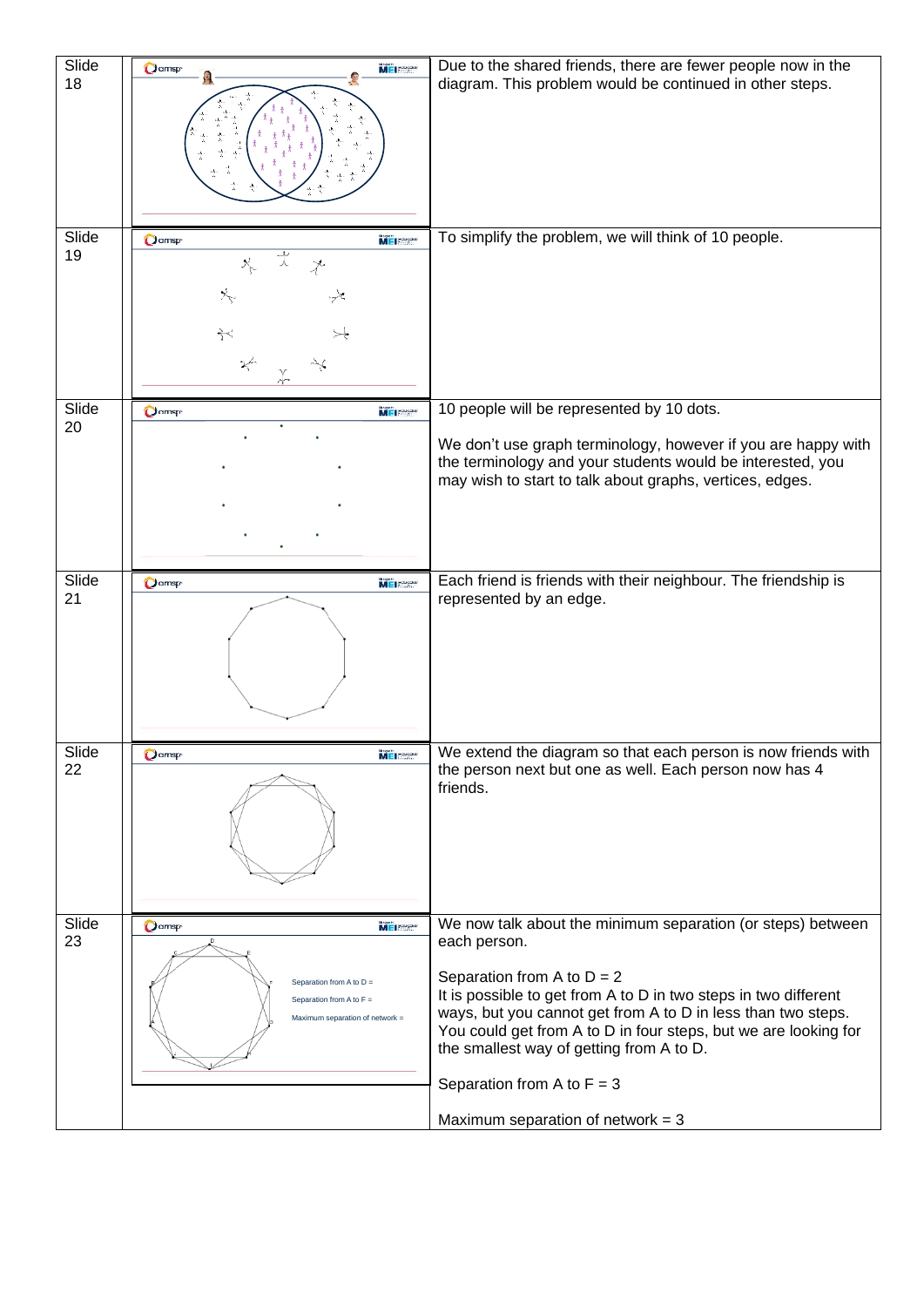| Slide<br>24 | <b>Damsp</b><br>ME Passage                                                                                                                                                                                                                                                                                                                  | A table of separation can be useful. You can see the maximum<br>separation is 3 (A and F as they are on opposite sides of the<br>diagram, so furthest apart).                                                                                                                                                     |
|-------------|---------------------------------------------------------------------------------------------------------------------------------------------------------------------------------------------------------------------------------------------------------------------------------------------------------------------------------------------|-------------------------------------------------------------------------------------------------------------------------------------------------------------------------------------------------------------------------------------------------------------------------------------------------------------------|
| Slide<br>25 | <b>O</b> amsp<br>MEI HANGOLIA                                                                                                                                                                                                                                                                                                               | For a symmetrical diagram like this, the full table isn't<br>necessary, but if students start to explore asymmetric<br>diagrams this can be very useful.                                                                                                                                                          |
| Slide<br>26 | $O$ amsp<br><b>The Challenge</b><br>MEI <b>Expedia</b><br>• Change the number of people $(n)$ (you might want to<br>start with 20)<br>Change number of friends $(f)$<br>What is the maximum separation?<br>(our graph of 10 people with 4 friends had a maximum<br>separation of 3).<br>Can you generalise for $n$ people with $f$ friends? | The generalisation is $S = f/n$ , rounded up to the nearest<br>integer. Students may be interested to know that this is an<br>example of a ceiling function.<br>Students are not expected to use this language when<br>explaining their generalisation.                                                           |
| Slide<br>27 | $Q$ amsp<br>MEI <b>Expertis</b><br>But WHY???                                                                                                                                                                                                                                                                                               | Students may not know who Kevin Bacon is (apart from<br>possibly as 'that guy off the phone advert'), but this is an idea<br>of a fun 6 degrees of separation exercise. You may wish to<br>discuss who they think the modern Kevin Bacon would be<br>(someone who has been in a lot of different types of films). |
| Slide<br>28 | $Q$ amsp<br>But WHY???<br><b>MEINER</b>                                                                                                                                                                                                                                                                                                     | Power Grids use Small Work Network Modelling to reduce the<br>number of steps between hubs, while ensuring that certain<br>sections are not overloaded.<br>Powergrid image Photo by Fré Sonneveld on Unsplash                                                                                                     |
| Slide<br>29 | $Q$ amsp<br>But WHY???<br>MEI Hataadka                                                                                                                                                                                                                                                                                                      | Neural Networks are also analysed using small world maths.<br>Neural network image: CLAY REID, ALLEN INSTITUTE; WEI-<br>CHUNG LEE, HARVARD MEDICAL SCHOOL; SAM<br><b>INGERSOLL (GRAPHIC ARTIST)</b>                                                                                                               |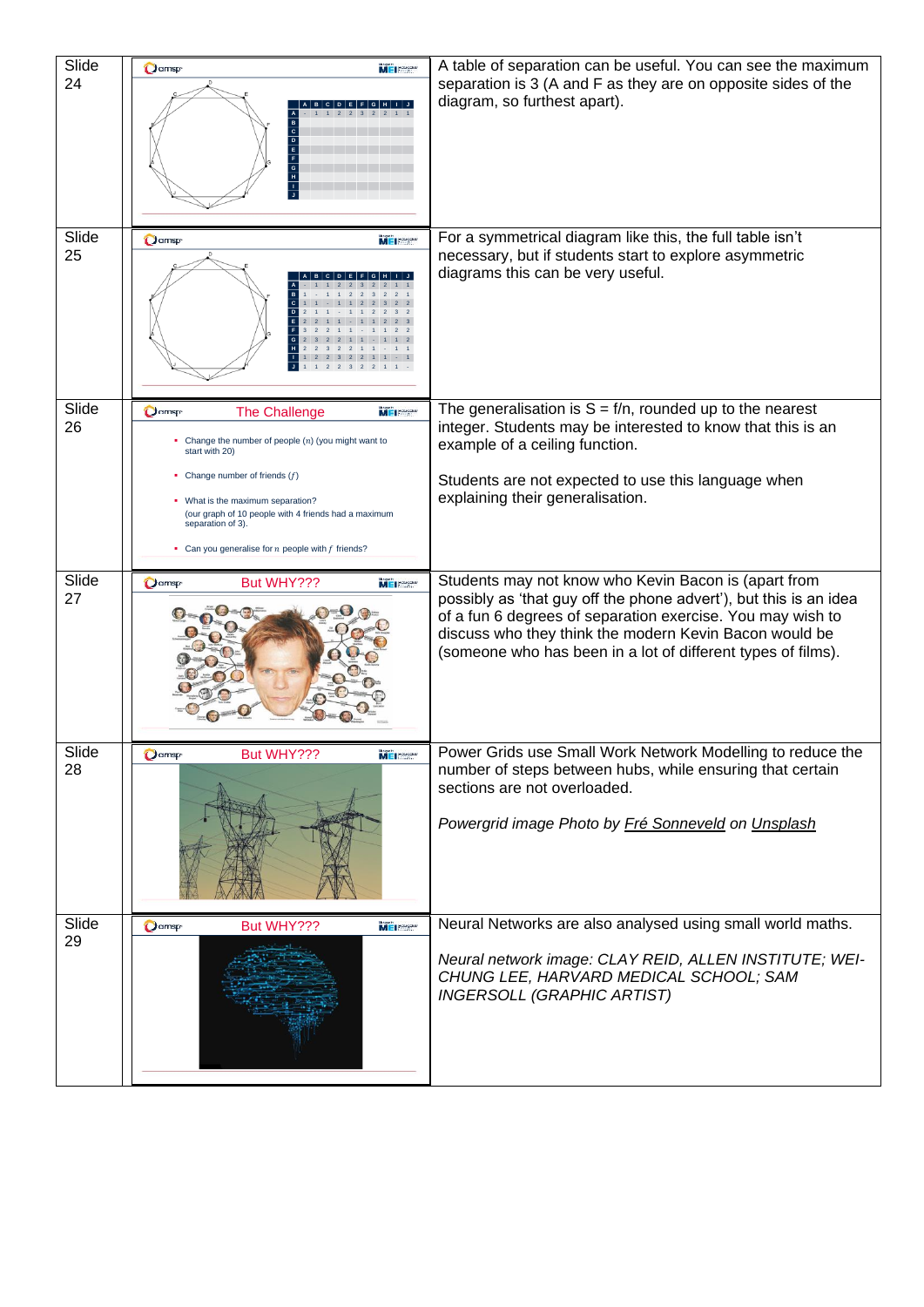| Slide<br>30       | $O$ amsp<br>But WHY???                                                                                                                                                                                                                                                                                                | MEI Habeatier      | This is a model of the MERS outbreak, looking at how certain<br>hubs were responsible for big and rapid infection areas.                                                                                                                                                                                                                                                                        |
|-------------------|-----------------------------------------------------------------------------------------------------------------------------------------------------------------------------------------------------------------------------------------------------------------------------------------------------------------------|--------------------|-------------------------------------------------------------------------------------------------------------------------------------------------------------------------------------------------------------------------------------------------------------------------------------------------------------------------------------------------------------------------------------------------|
|                   |                                                                                                                                                                                                                                                                                                                       |                    | https://www.nature.com/articles/s41598-020-61133-9                                                                                                                                                                                                                                                                                                                                              |
| Slide<br>31       | $O$ amsp                                                                                                                                                                                                                                                                                                              | MEI Patrosio       | This is a simple example of a non symmetric graph. While the<br>initial challenge is for a symmetric graph, some students may<br>wish to explore asymmetric graphs.<br>In this case, we would suggest them being quite defined in<br>their exploration - for example 20 people with a total number of<br>edges of 40 (on average 4 friends each).<br>Watts-Strogatz graph                       |
| Slide<br>32       | $Q$ amsp<br><b>The Challenge</b>                                                                                                                                                                                                                                                                                      | ME Patrodic        |                                                                                                                                                                                                                                                                                                                                                                                                 |
|                   | • Change the number of people $(n)$ (you might want to<br>start with 20)<br>Change number of friends $(f)$<br>• What is the maximum separation?<br>(our graph of 10 people with 4 friends had a maximum<br>separation of 3).<br>• Can you generalise for $n$ people with $f$ friends?                                 |                    |                                                                                                                                                                                                                                                                                                                                                                                                 |
| Slide             | <b>The Competition</b><br>$Q$ amsp                                                                                                                                                                                                                                                                                    | MEI Bandier        | Students can answer the problem set or explore some                                                                                                                                                                                                                                                                                                                                             |
|                   |                                                                                                                                                                                                                                                                                                                       |                    |                                                                                                                                                                                                                                                                                                                                                                                                 |
| 33                | • Design a poster that describes the problem and shows your<br>solution.<br>This can be hand drawn or on computer.<br>• You may wish to include some extension from the initial problem<br>- your teacher will have some suggestions.<br>Ask your teacher to email your entry to us by Monday 21 <sup>st</sup> March. |                    | extensions. There is some extra history and information on the<br>slides which follow that might give students some ideas on<br>what they want to research. They can either extend the<br>problem mathematically as shown by the asymmetric graph or<br>do some research in to the problem and how it has been used<br>or solved by other people.<br>Email for entries: competitions@mei.org.uk |
| Slide             | $Q$ amsp<br><b>Extra history</b>                                                                                                                                                                                                                                                                                      | MEI Hattendin      |                                                                                                                                                                                                                                                                                                                                                                                                 |
| 34<br>Slide<br>35 | The following slides won't be discussed on the<br>video, but you may wish to share this<br>information with interested students.<br><b>O</b> amsp                                                                                                                                                                     | MEI <b>Estadía</b> | 1929 published "Chains" - a short story with the idea that with<br>5 steps of friendship we could connect the world.<br>"A small world" problem. This sparked other mathematicians                                                                                                                                                                                                              |